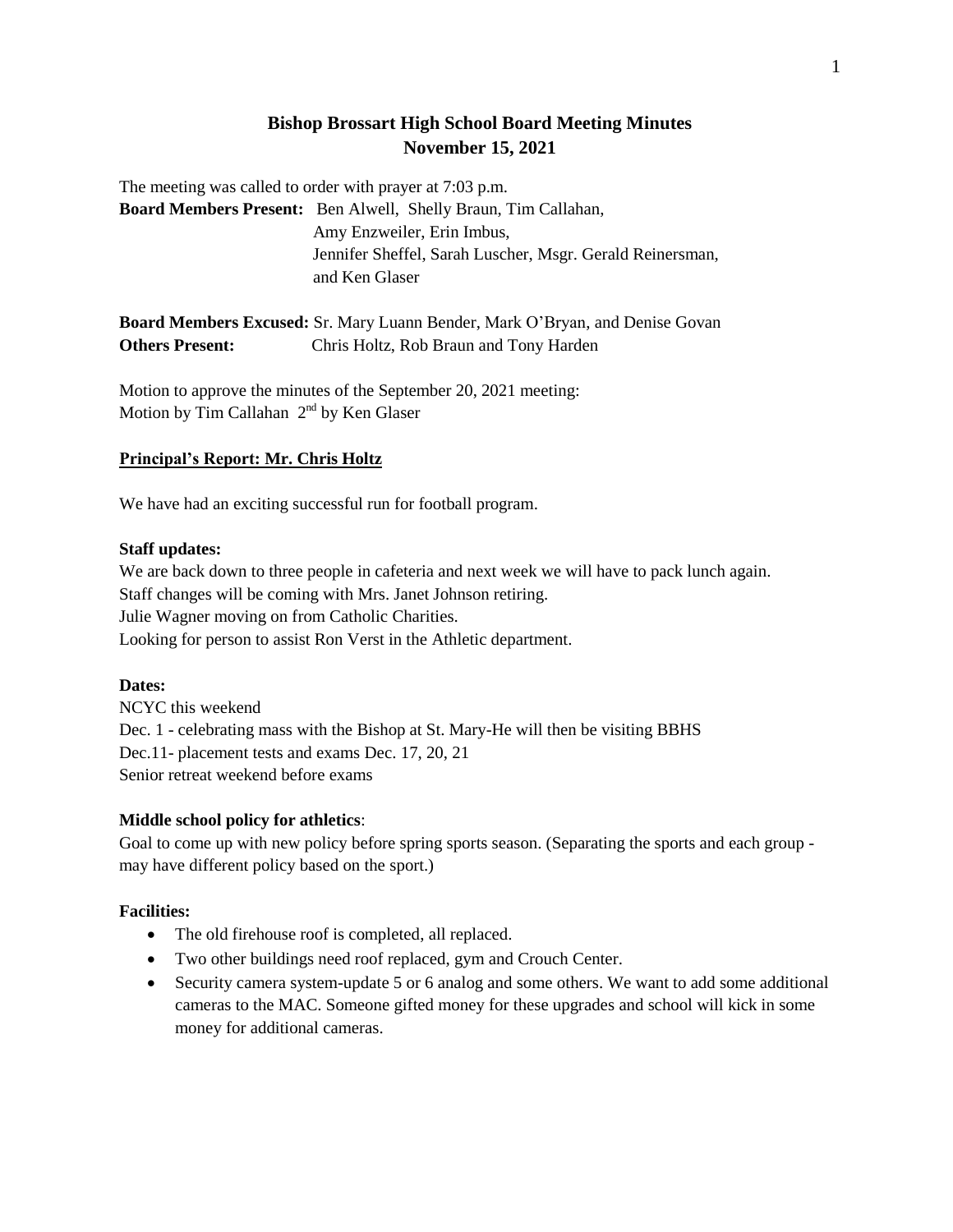# **Bishop Brossart High School Board Meeting Minutes November 15, 2021**

## **Steering Committee: Ms. Erin Imbus**

They will start reviewing school board policy; last time updated was 2016.

### **Finance Report: Mr. Rob Braun**

Meeting took place on Nov.  $4<sup>th</sup>$ 

Committee looking over financial statements and activity for the last two years. Also reviewed the audits performed by Munninghoff, Lang and Co. and the Diocese.

Any recommendations that were outlined, the committee was already aware of them.

Committee reviewed MAC debt and payment schedule and we are on track to be paid by June of 2024. National Endowment reviewed.

Father Urlage donation was discussed.

Monsignor asked about income from the MAC. The income was close to the rent payment amounts. Advertising is income also. Fund is set up from the rental income from other teams/sports, etc. This fund will be used accordingly, an example would be for turf replacement in the future. Ron Verst -he is the contact for use of indoor facility for a grade school team.

## **Development: Mr. Tony Harden**

Open house Nov.  $7<sup>th</sup>$ -approx. 80 families attended. Seemed to go very well.

Gala was this past weekend. Committee did a great job. Will have the numbers next time we meet. Bidding raised a lot of money including naming rights for the drive into the MAC. 80's theme was great, the experience was good and the band played late. Kate Beck said over 200 attending.

Annual appeal Mailer going out after Thanksgiving

Placement test is on Dec. 11-donuts and coffee and then pizza for kids later. Tony sent a letter to those kids that are undecided.

Doing shadowing now.

### **Misc. Business:**

-A parent talked to Erin about twin dress up day and mentioned that her daughter was stressed over not having a friend to dress up with on this day.

-Moving towards unplug culture days; they will pick days here and there. In regards to the UNPLUG topic, there was a technology talk for the parents given by A Wired Family founder. This was very well attended.

-Going thru implementation of a tie to Fellowship of Christian Athletes. Our tie to FCA is Chris Davis.